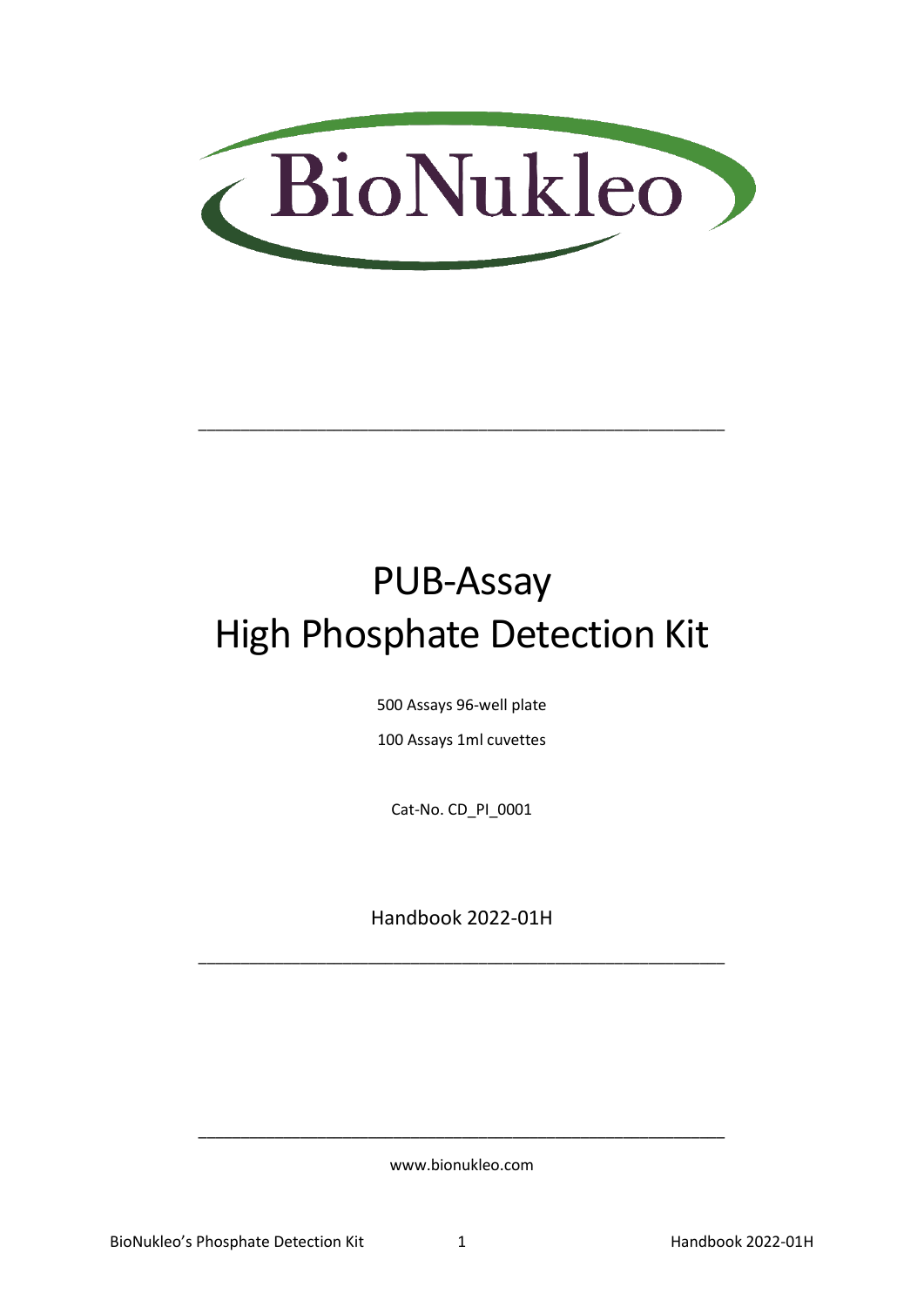# 1 Introduction

Inorganic phosphate content of a sample is of importance in many industrial and scientific areas, be it food processing and quality control, environmental surveying, or process characterization in (bio)chemical or biotechnological contexts.

The PUB assay allows for the determination of fixed phosphate concentrations, but also for an online monitoring of phosphate production or consumption e.g. in enzymatic reactions.

# 2 Principle



*Fig. 1*. Phosphate detection by continuous UV-spectroscopic monitoring of 5-bromouridine phosphorolysis (PUB module).1a: 5-bromouridine, 1b: 5-bromouracil, NP: Nucleoside phosphorylase. Graph from: [1].

Pyrimidine nucleoside phosphorylases catalyse the reversible phosphorolytic cleavage of a nucleoside to the respective base and a sugar-1-phosphate in the presence of inorganic phosphate. As the equilibrium of this reaction is subject to thermodynamic control, the initial phosphate concentration in the reaction can be obtained by determining the equilibrium conversion. For conversion calculation, the spectral differences between 5-bromouridine and 5-bromouracil are exploited using two wavelengths: At 304 nm the difference is maximal for 5-bromouridine and 5-bromouracil; the absorption at 288 nm is used for normalization as absorbance is the same for both species (isosbestic point).

During the reaction, the absorption at 304 nm will increase over time and stagnate at a certain level, depending on phosphate concentration. Once a constant value is reached, monitoring can be stopped, and the last obtained values (equilibrium conversion) are used to calculate the phosphate concentration in the reaction. In case of at line monitoring of the reaction, multiple time points should be taken to ensure that the equilibrium was reached.

# 3 Sensitivity and Precision

The assay enables analysis of inorganic phosphate content of a sample in the range of >75 µM to 10 mM with reasonable accuracy.

# 4 Safety

Please adhere to all safety measures that generally apply when handling chemical substances and refer to the supplied MSDS.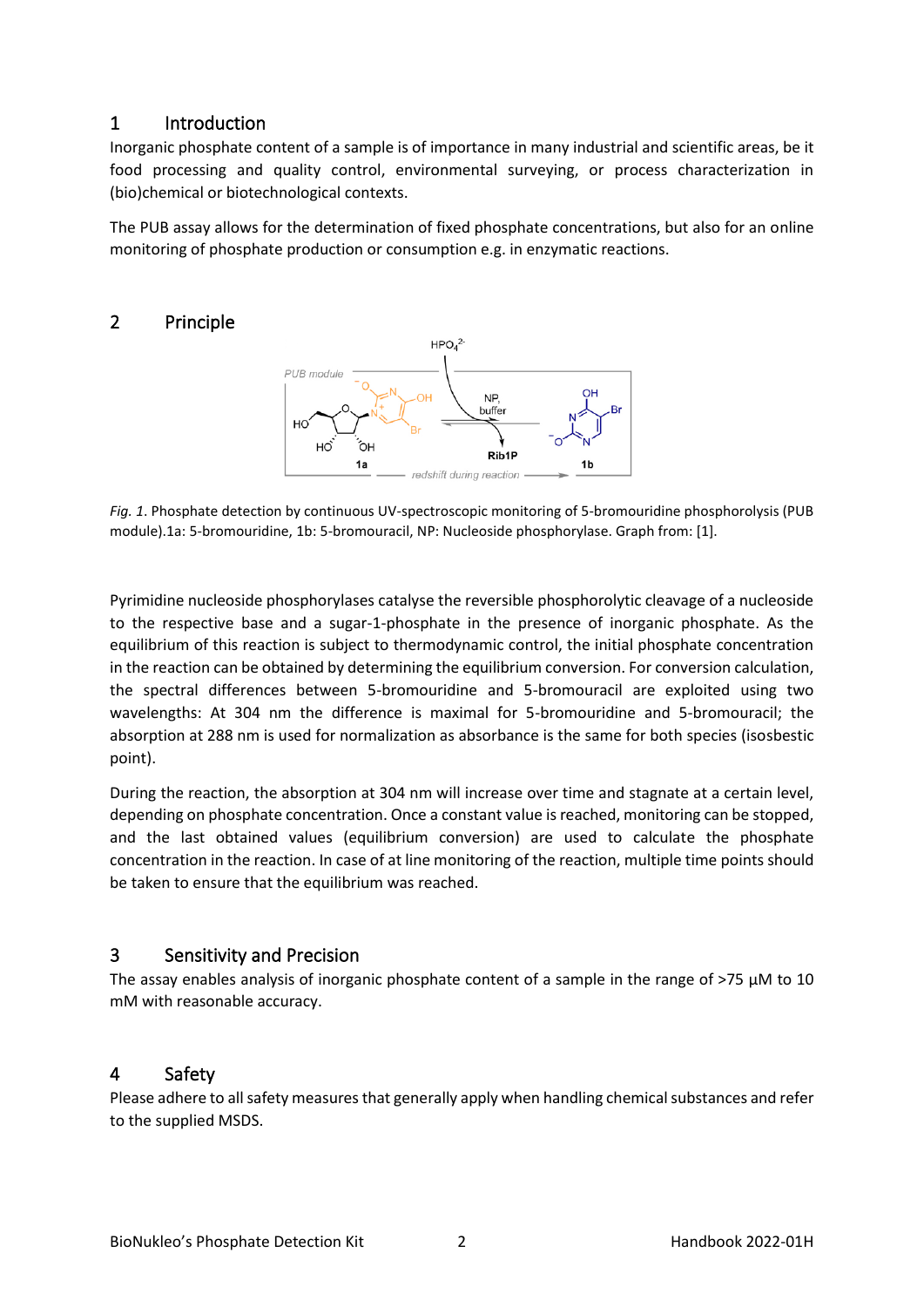# 5 Kit contents and Storage conditions

| Component              | <b>Storage</b>                         | Comment                      |
|------------------------|----------------------------------------|------------------------------|
| 5-Bromouridine         | -20°C (both powder and stock solution) | It is recommended to         |
|                        |                                        | aliquot before first use.    |
| <b>Reaction buffer</b> | +4°C (short term storage)              | It is recommended to         |
|                        |                                        | aliquot before first use and |
|                        |                                        | store at -20°C.              |
| <b>Nucleoside</b>      | $-20^{\circ}$ C                        | It is recommended to         |
| Phosphorylase Y02      |                                        | aliquot before first use.    |
| 5-Bromouracil standard | $-20^{\circ}$ C                        |                              |

5-Bromouridine is supplied as powder (stable >1 year when stored below -10°C). After addition of 2 mL ultrapure water, the concentration is 10 mM. To accelerate complete solving, the solution may be shaken vigorously, subjected to ultrasound for 10 min or heated to 40°C for 10min. The solution is stable for 10 days at +4°C. For long term storage, it is advisable to prepare aliquots and store the stock solution at -20°C. Avoid repeated freeze-thaw cycles.

The supplied buffer is sterile filtered but contains no conservative. It is stable for 4 weeks at +4°C. To prevent microbial growth in the buffer, preparation of aliquots and storage at -20°C is recommended.

The enzyme is provided in a 50% Glycerol solution to enable long term stability upon cold storage  $(>1$ year when stored below -10°C. Storage at -20°C is recommended).

# 6 Recommended Equipment

- Any spectrophotometric device able to measure absorbance at 288 nm and 304 nm is suitable. Examples are spectrophotometers for cuvettes, micro well plate readers and micro volume spectrophotometers. The cuvettes or micro well plates must be UV-compatible.
- Plastic reaction tubes for master mix preparation.
- Variable volume micropipettes (200 µL and 1000 µL)

# 7 Procedure

- 1. The preparation of a blank is necessary to be able to subtract the background signal from the sample measurements. The blank is prepared with buffer and the phosphate containing sample in the same concentration as in the reaction.
- 2. The enzyme is sensitive towards regular thawing and freezing. Therefore, it should only be removed from -20°C as short as possible. The enzyme should be on ice or in a cooled transport rack when being outside of the -20°C freezer.
- 3. Prepare your sample to fit the described phosphate concentration in the reaction. Prepare the reaction mixture without your phosphate sample. Add the phosphate sample and incubate for up to 20 min to allow reaction to reach equilibrium. If in doubt, measure again after another 5min to ensure that the reaction is finished.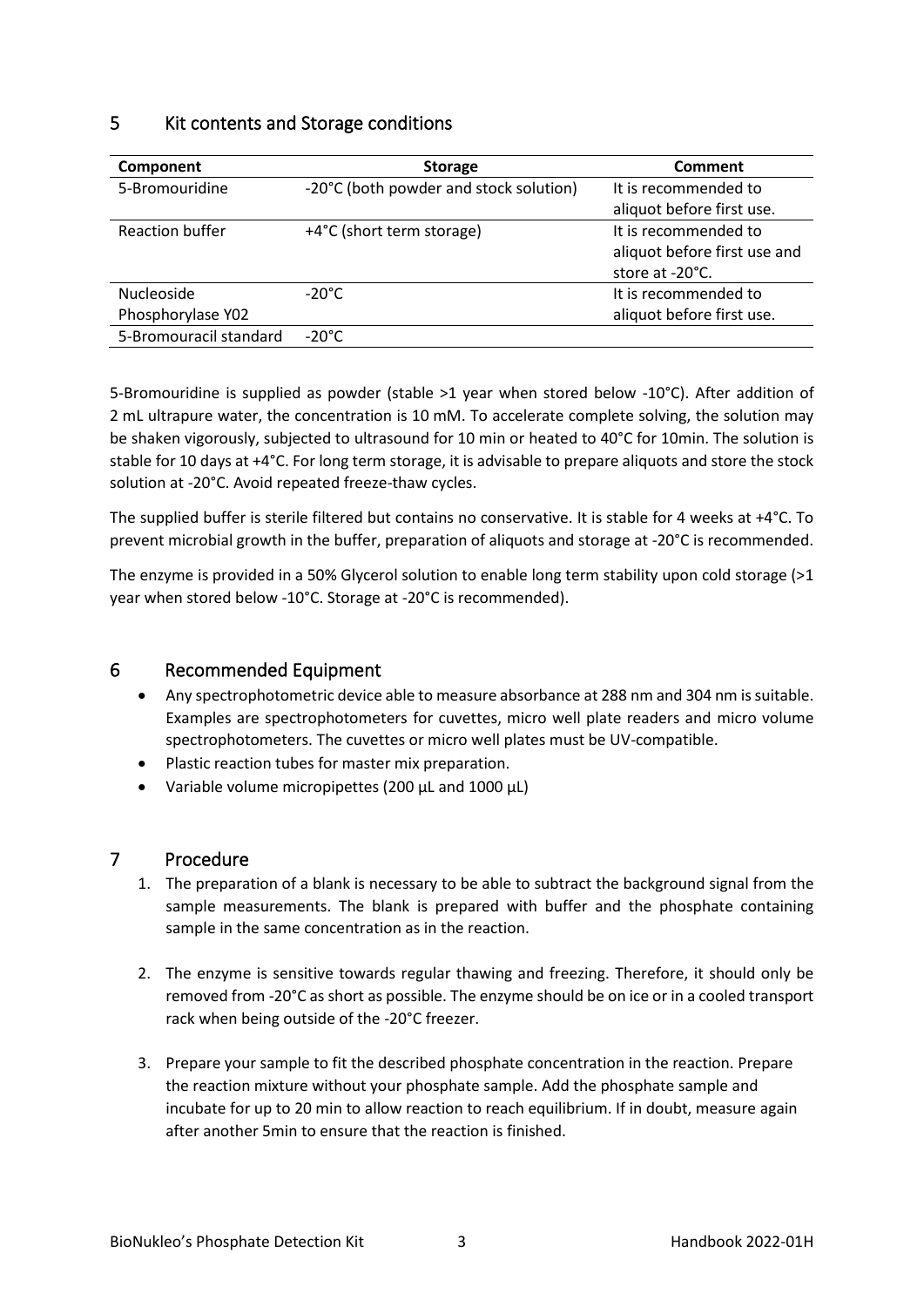*Table 1*. Reaction mix for 200 µl reactions.

| Component              | <b>Stock</b>  | <b>Final</b>  | 200 µl reactions | <b>Blank</b> |
|------------------------|---------------|---------------|------------------|--------------|
|                        | concentration | concentration |                  |              |
| 5-Bromouridine         | 10 mM         | $0.15 \mu M$  | $3 \mu$          |              |
| <b>Reaction buffer</b> | 800 mM        | 200 mM        | $50 \mu$         | $50 \mu$     |
| Nucleoside             | 2 mg/ml       | $40 \mu g/ml$ | $4 \mu$          |              |
| Phosphorylase Y02      |               |               |                  |              |
|                        |               |               | Ad $200 \mu l$   | Ad 200 µl    |
| Sample*                |               |               | $\leq$ 143 µl    | $≤143$ µl    |

\* The final phosphate concentration should be in the range of 75 µM to 10 mM.

*Table 2*. Reaction mix for 1 ml reactions.

| Component         | <b>Stock</b>  | <b>Final</b>  | 1 ml reactions | <b>Blank</b>             |
|-------------------|---------------|---------------|----------------|--------------------------|
|                   | concentration | concentration |                |                          |
| 5-Bromouridine    | 10 mM         | $0.15 \mu M$  | $15 \mu$       | $\overline{\phantom{a}}$ |
| Reaction buffer   | 800 mM        | 200 mM        | $250 \mu$      | $250$ µl                 |
| Nucleoside        | 2 mg/ml       | $40 \mu g/ml$ | $20 \mu$       | $\overline{\phantom{a}}$ |
| Phosphorylase Y02 |               |               |                |                          |
|                   |               |               | Ad 1 ml        | Ad 1 ml                  |
| Sample*           |               |               | $\leq$ 715 µl  | $\leq$ 715 µl            |

\* The final phosphate concentration should be in the range of 75 µM to 10 mM.

#### 8 Calculation

The calculation of the phosphate concentration in your sample can be done as described in the following paragraphs, or with the help of an excel sheet available at www.bionukleo.com/downloads/.

First, the 288 nm and 304 nm signal of the blank have to be subtracted from the respective signals of the reaction. Then, the ratio of the 304 nm to the 288 nm signal is calculated. The conversion of 5 bromouridine to 5-bromouracil is calculated as follows:

$$
c_{eq} = \frac{A_{304}}{\frac{A_{304}}{288} sample} - \frac{A_{304}}{\frac{280}{288} B r U r d}}{\frac{A_{304}}{288} B r U r a} - \frac{A_{304}}{\frac{280}{288} B r U r d}
$$

where c is the conversion from 5-bromouridine to 5-bromouracil in a decimal number, A<sub>304/288,sample</sub> is the ratio of the observed absorbances at 304 nm and 288 nm, and A304/288,BrUrd and A304/288,BrUra the respective values of the nucleoside and the base.

With the supplied buffer, the formula is:

$$
c_{eq}=\frac{A_{304}}{\frac{288}{258} sample} - 0.154}{0.973-0.154}
$$

although the parameters might differ slightly in your system.